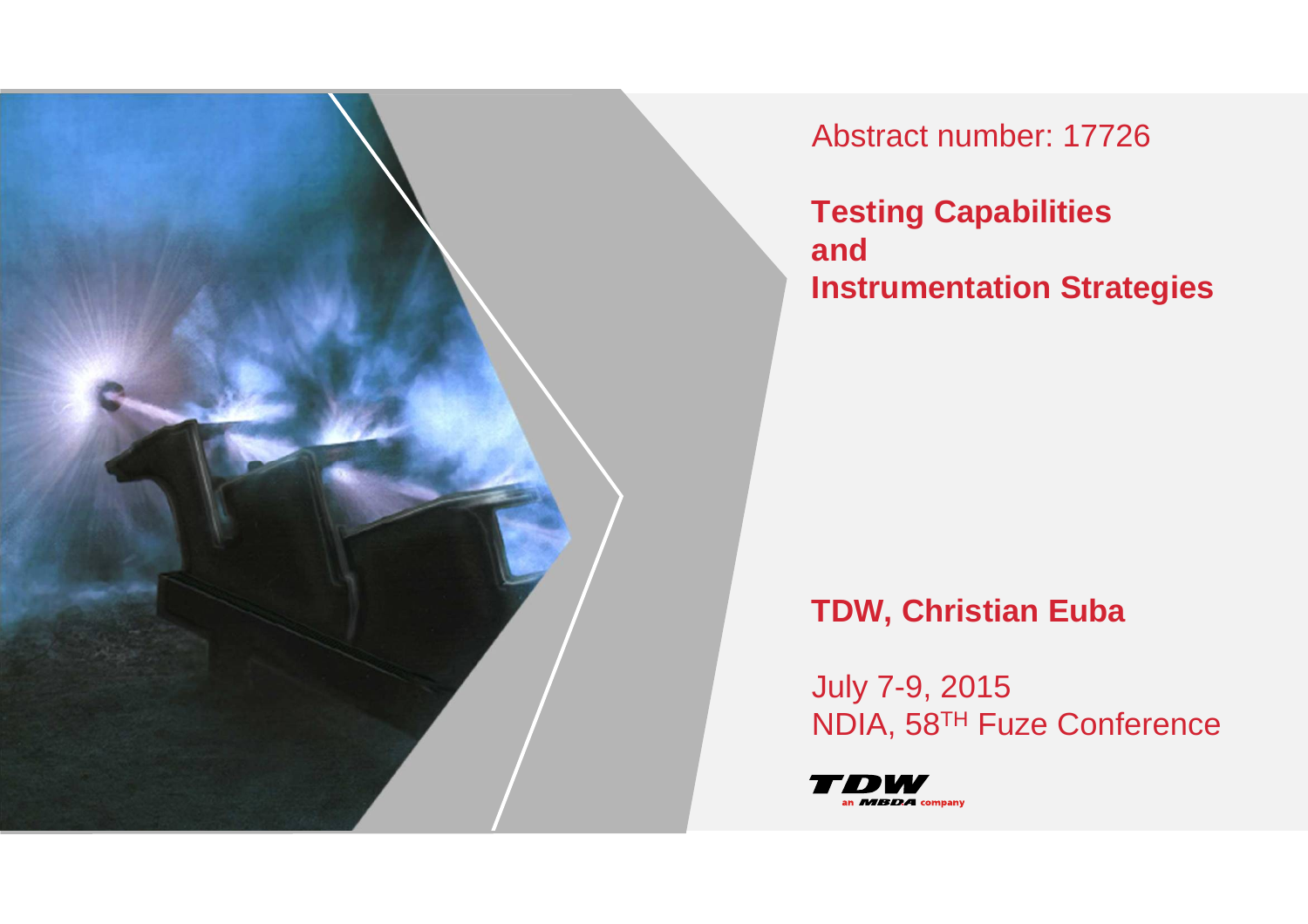

- 1) TDW's legacy in smart hard target fuzing
- 2) ESAD based Hard Target Fuze
- 3) Simulation of Hard Target Fuze Shock Environment
- 4) Component level testing
- 5) Conclusion & Final Hard Target Fuze verification

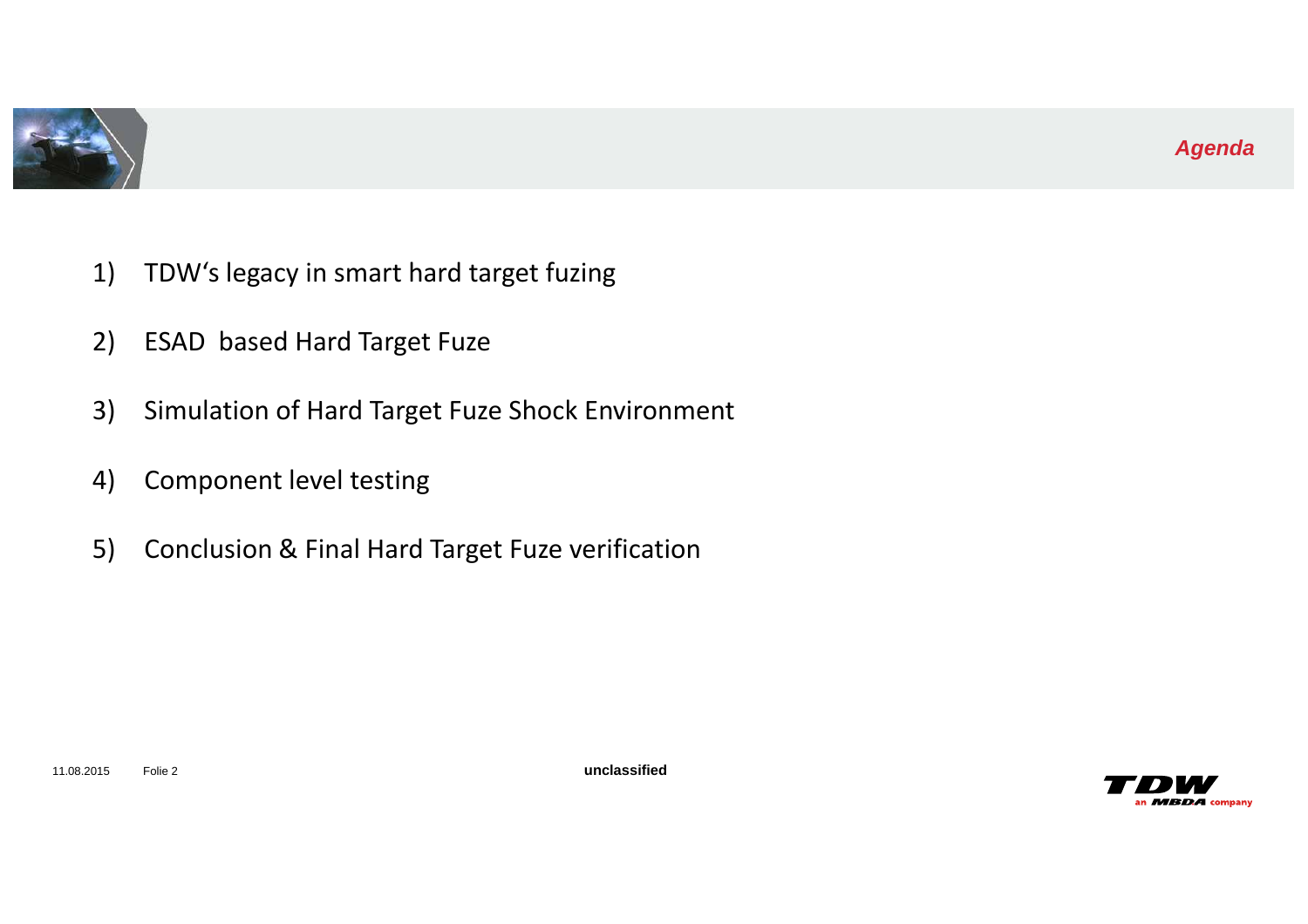



11.08.2015 Folie 3

**unclassified**



- Page 3 -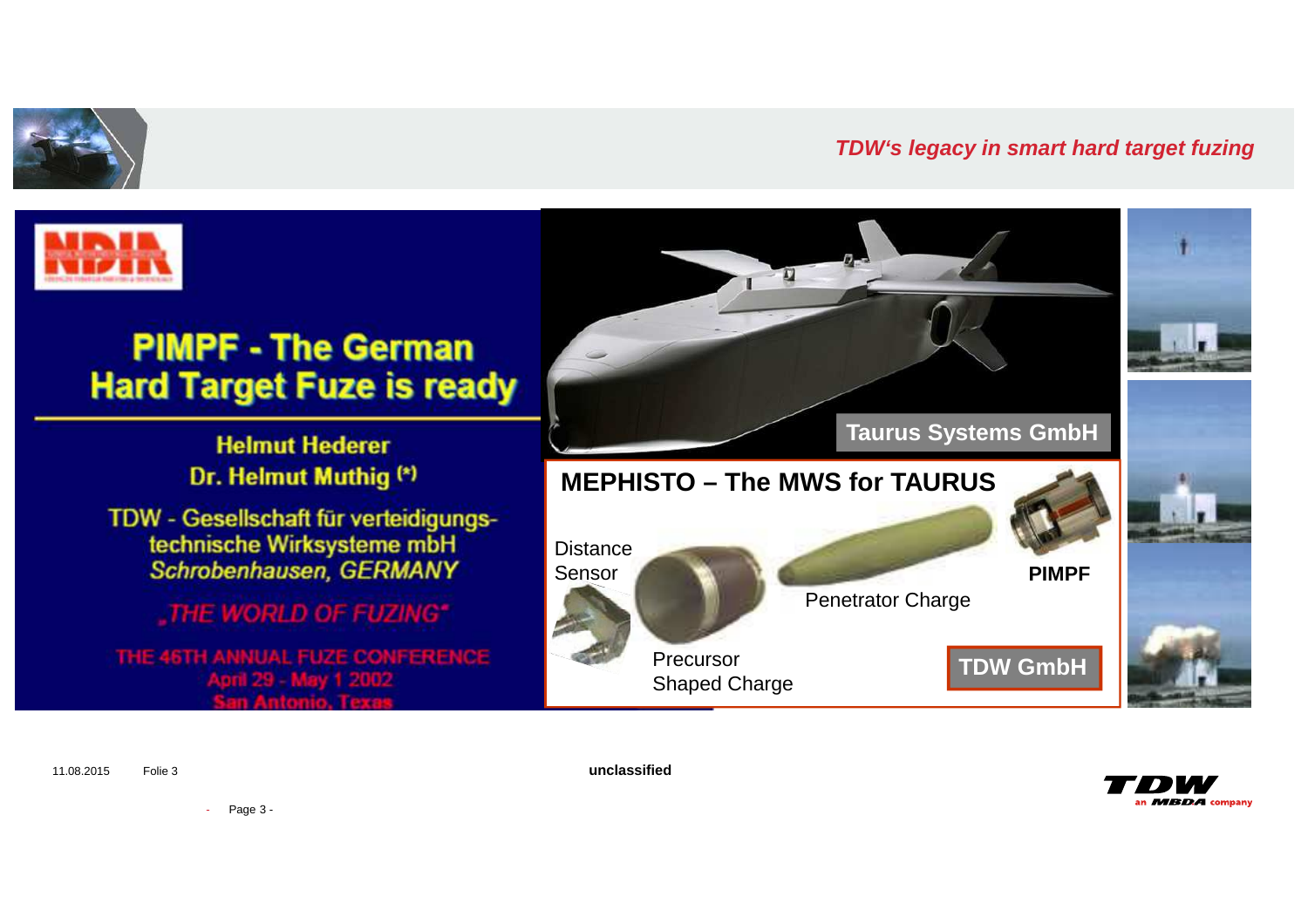





11.08.2015 Folie 4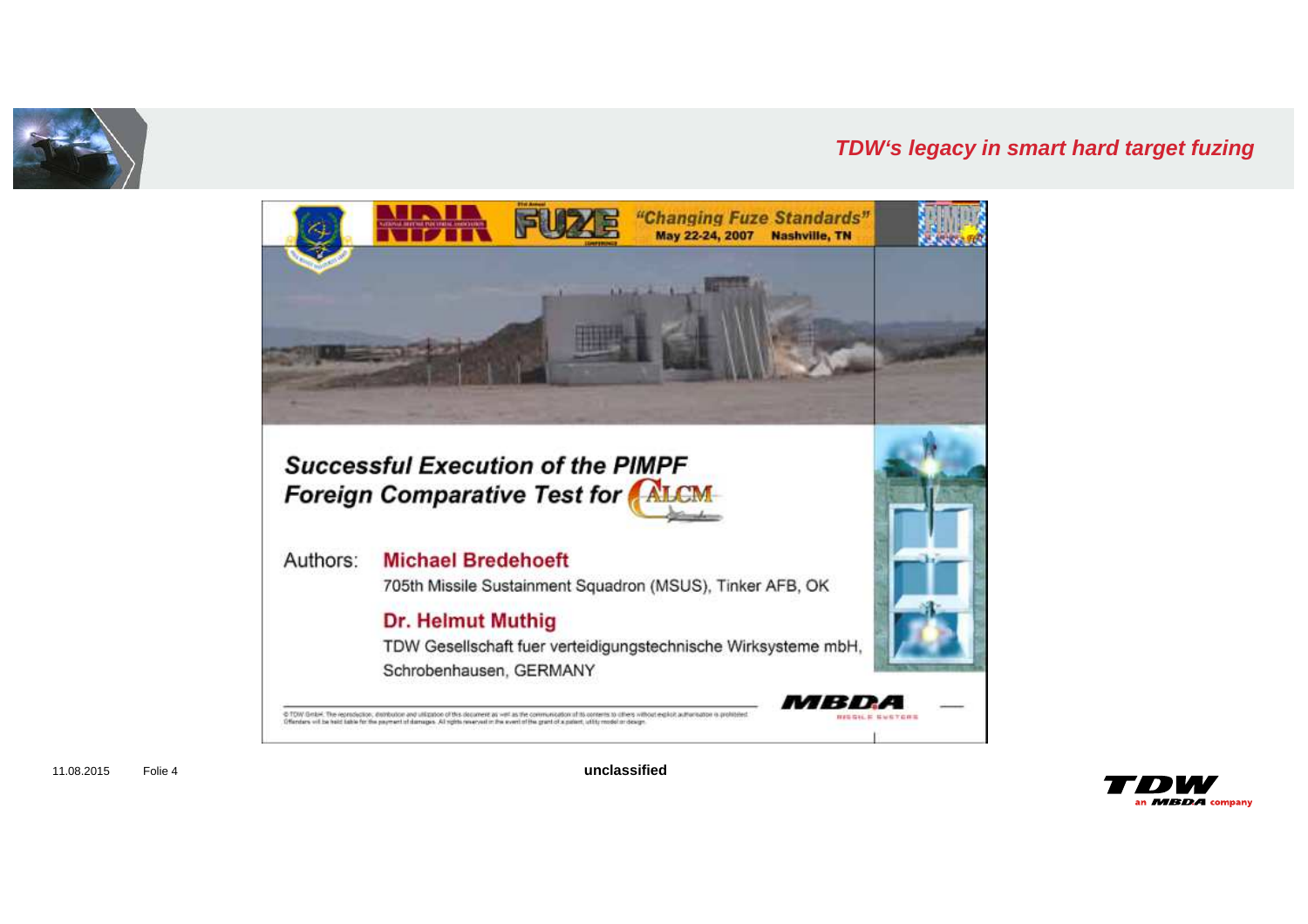

PIMPF's second Application:

## **NSM - The new Anti-Ship Missile from KONGSBERG**



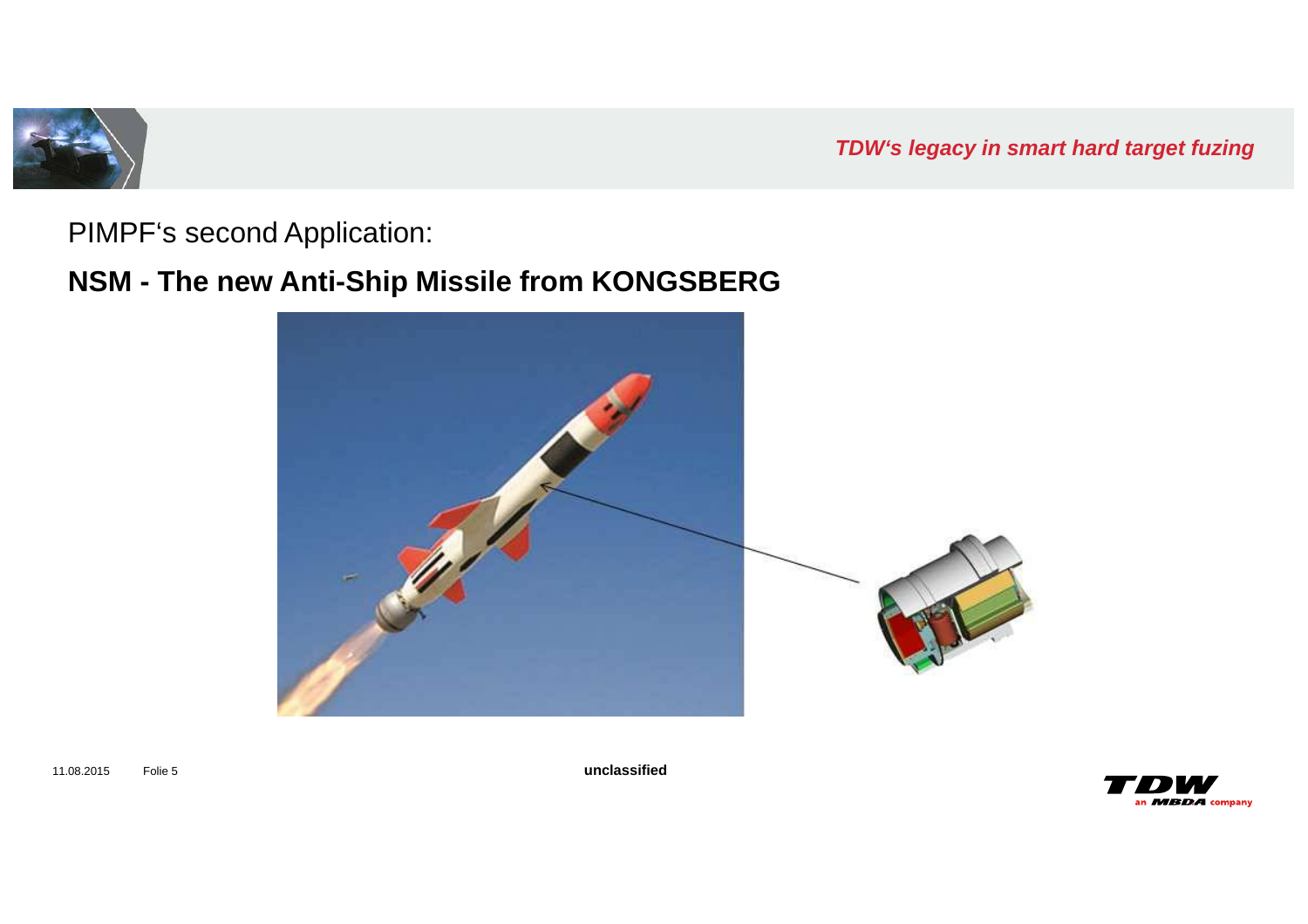

**Void Sensing Fuze Product Improvement Program**

**53rd Annual Fuze Conference Lake Buena Vista, FL, 2009**

**Dale Spencer, Kaman FuzingDr. Helmut Muthig, TDWJim Guthrie, DTRA**

**Void Sensing Fuze Product (VSF) Improvement Program, Transition of German Technology to Meet American Warfighter Needs** 

**55th Annual Fuze Conference, Salt Lake City, UT, 2011**

**Dale Spencer, Kaman FuzingDr. Helmut Muthig, TDWJim Guthrie and Jon Rice, DTRA**

11.08.2015 Folie 6

- • Repackage the Programmable Intelligent Multi-Purpose Fuze (PIMPF) into a 3-inch form factor compatible with US weapon fuze wells
- $\bullet$  call it **"Void Sensing Fuze" (VSF)**
	- •Program Sponsor – DTRA
	- •**Industry** 
		- TDW (German Fuze Manufacturer)
		- Kaman Fuzing (TDW's US partner)
	- • Subject Matter Experts
		- NAWC-WD<br>- AFRL-MN
		- AFRL-MN
		- Northrop Grumman<br>- Տ∆IC
		- SAIC
	- **Government Test Planning** •
		- DTRA
		- NAWC-WD
		- AFRL-MN
		- PMA-280







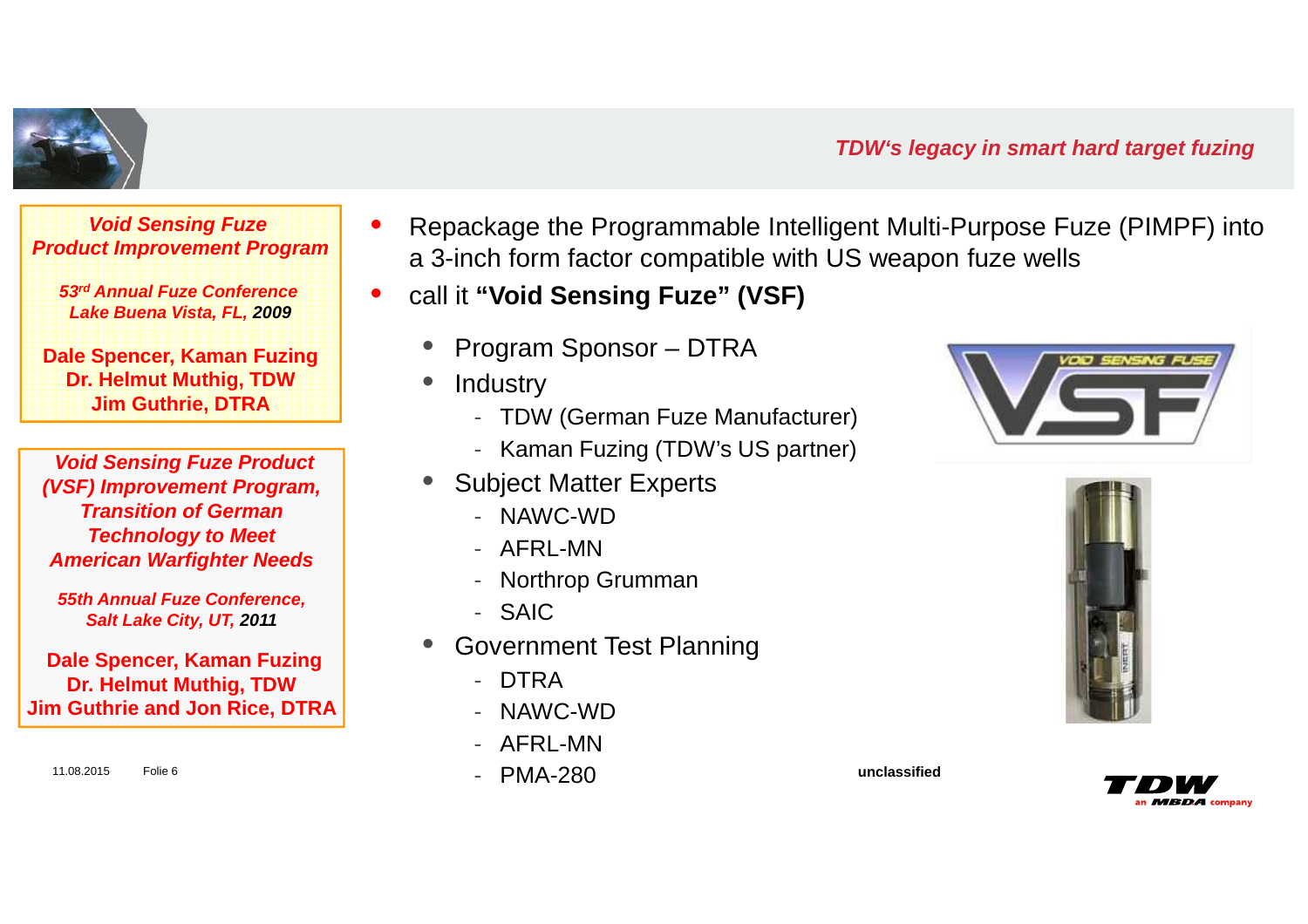

- 1) TDW's legacy in smart hard target fuzing
- 2) ESAD based Hard Target Fuze
- 3) Simulation of Hard Target Fuze Shock Environment
- 4) Component level testing
- 5) Conclusion & Final Hard Target Fuze verification

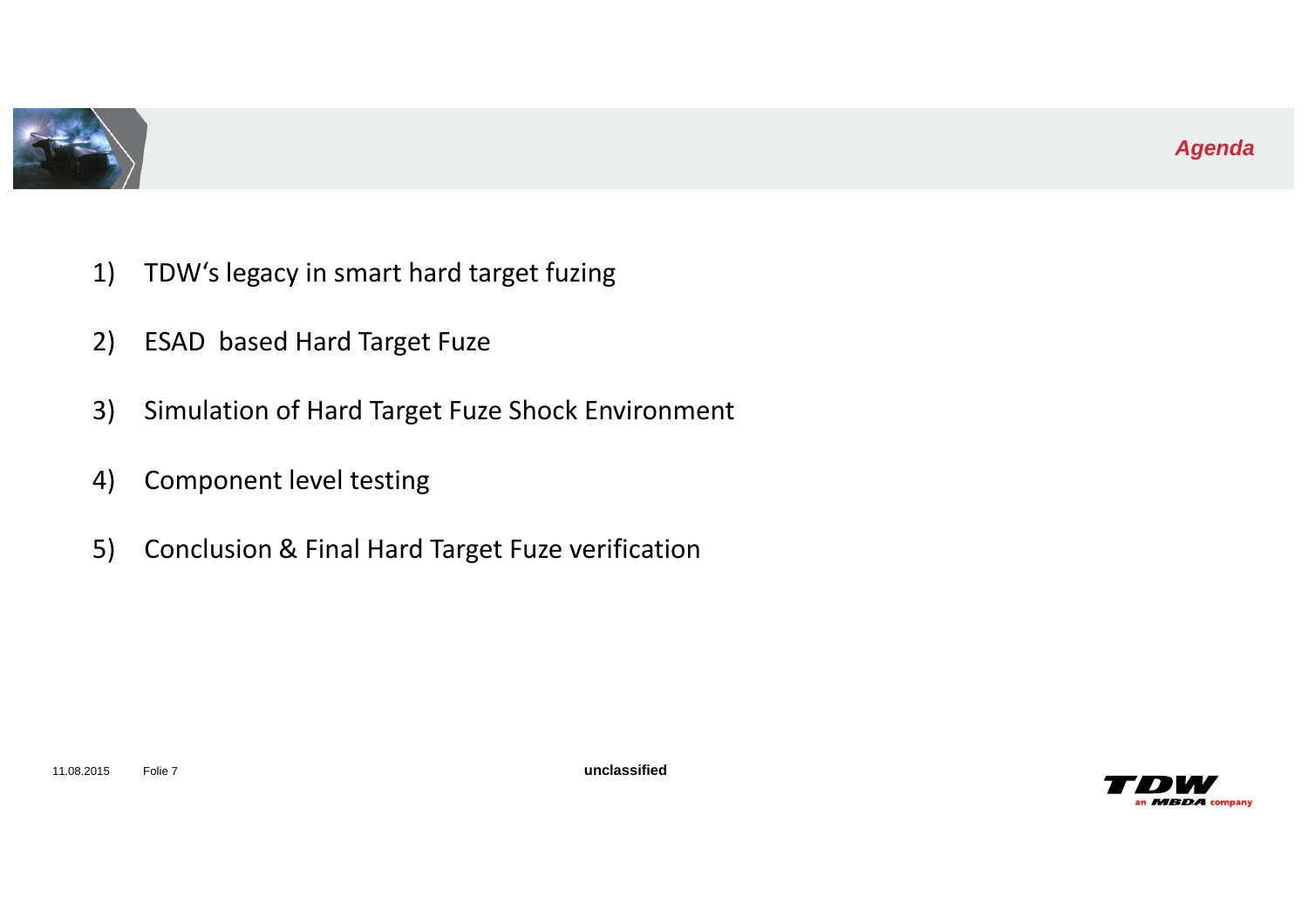

The task of a **hard target fuze** is to **initiate** the Warhead inside of the target at the **desired location.**

The key requirement on components in a hard target fuze is to **survive and operate during** the shock or even the sequence of multiple shocks.

Extensive testing at components level is necessary to determine the shock characteristic and shock sensitivity (and even shock limit).







11.08.2015 Folie 8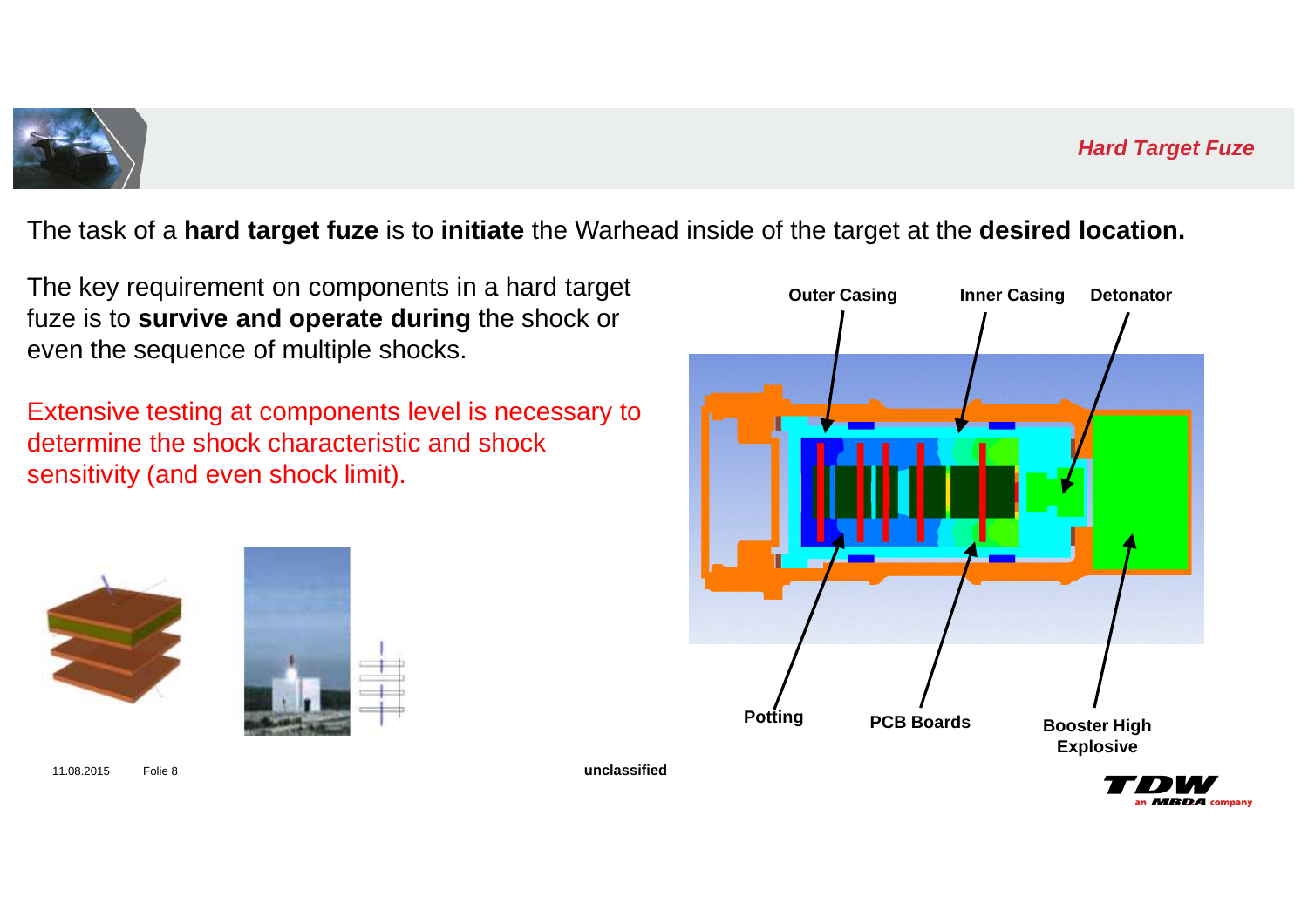

- 1) TDW's legacy in smart hard target fuzing
- 2) ESAD based Hard Target Fuze
- 3) Simulation of Hard Target Fuze Shock Environment
- 4) Component level testing
- 5) Conclusion & Final Hard Target Fuze verification

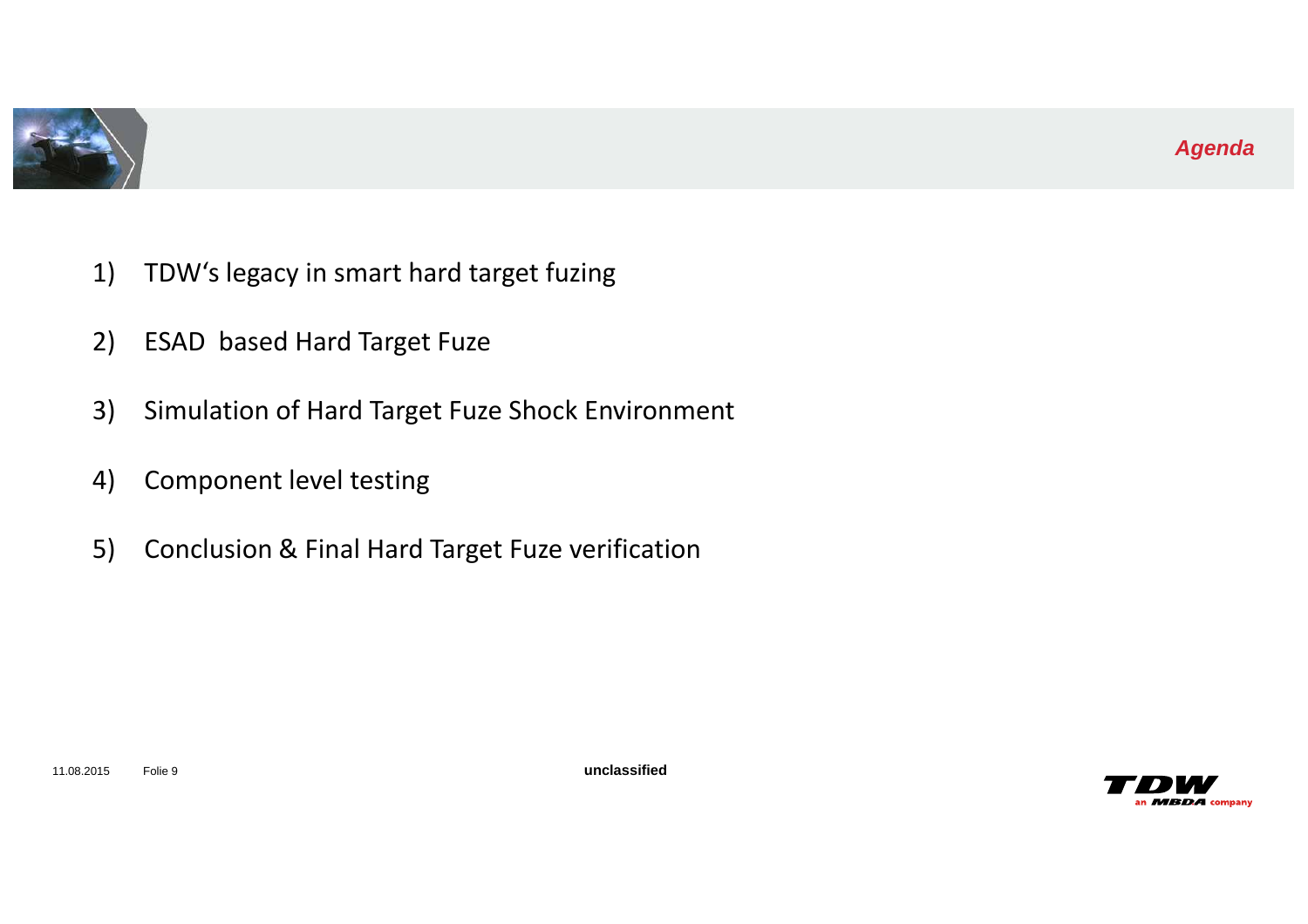

### **Component level testing - Comparison of TDW acceleration / shock facilities**

| <b>Facility</b> | (Centrifuge*)   | (Shaker*) | Drop Table* | Gas gun*   | <b>Explosives</b> | <b>Sled</b>                              |
|-----------------|-----------------|-----------|-------------|------------|-------------------|------------------------------------------|
| <b>Shock</b>    | 30g             | 500g      | 20000g      | 20000g     | 100000g           | Real harsh high-g<br>working environment |
| Number of tests | unlimited       | unlimited | 15 per hour | 3 per hour | 1 per day         | 2-3 per week                             |
|                 | Number of tests |           |             |            |                   | *) Easy testing with powered devices     |

**Cost** 



11.08.2015 Folie 10

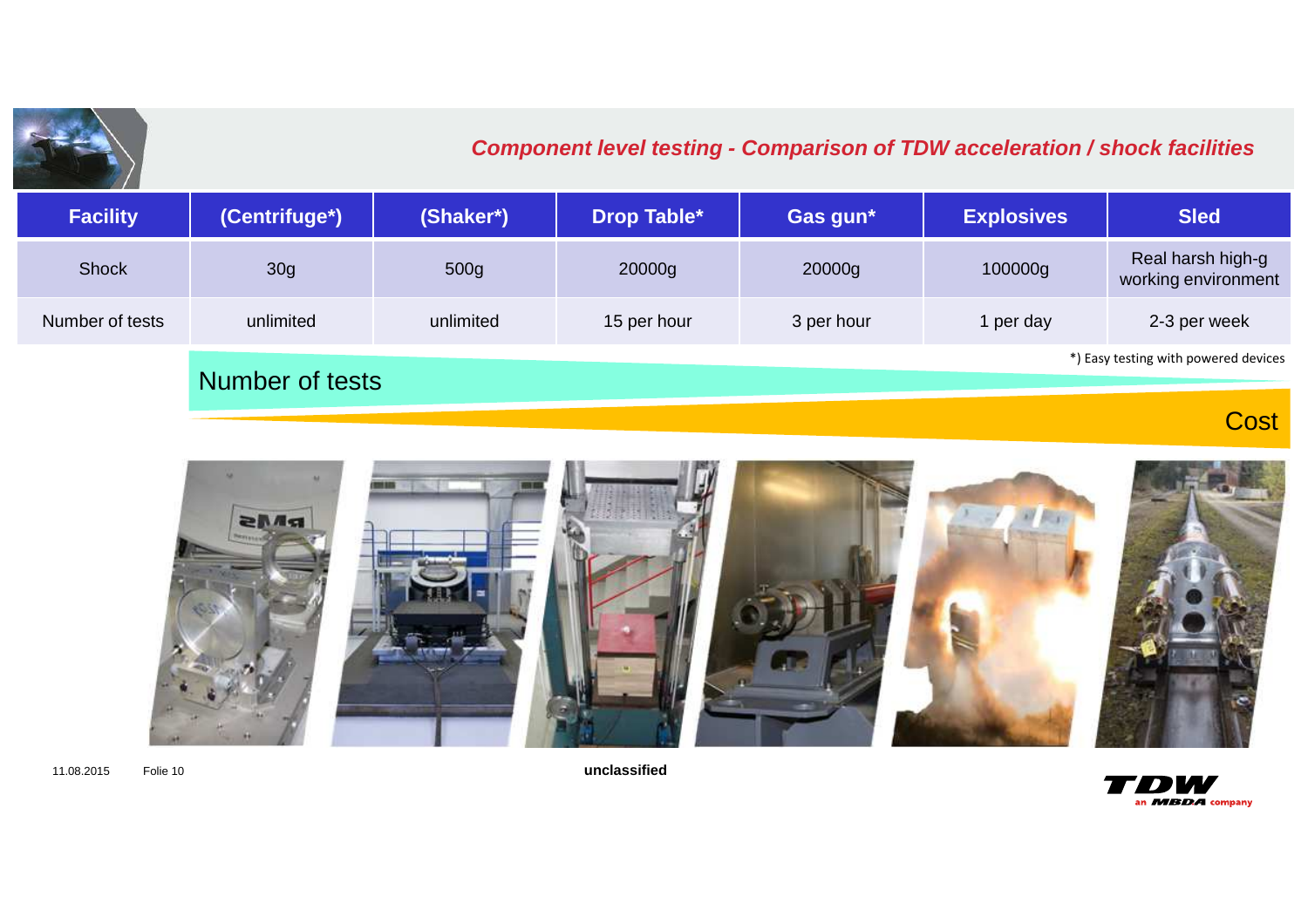



High test frequency (up to 15 drops per hour)Low costs Low maintenance effort**Flexible component testing in white color**

- 
- •Testing with powered units
- $\bullet$ Testing with integrated shock sensors
- $\bullet$ Extreme reproducible shocks
- $\bullet$ Extreme easy instrumentation

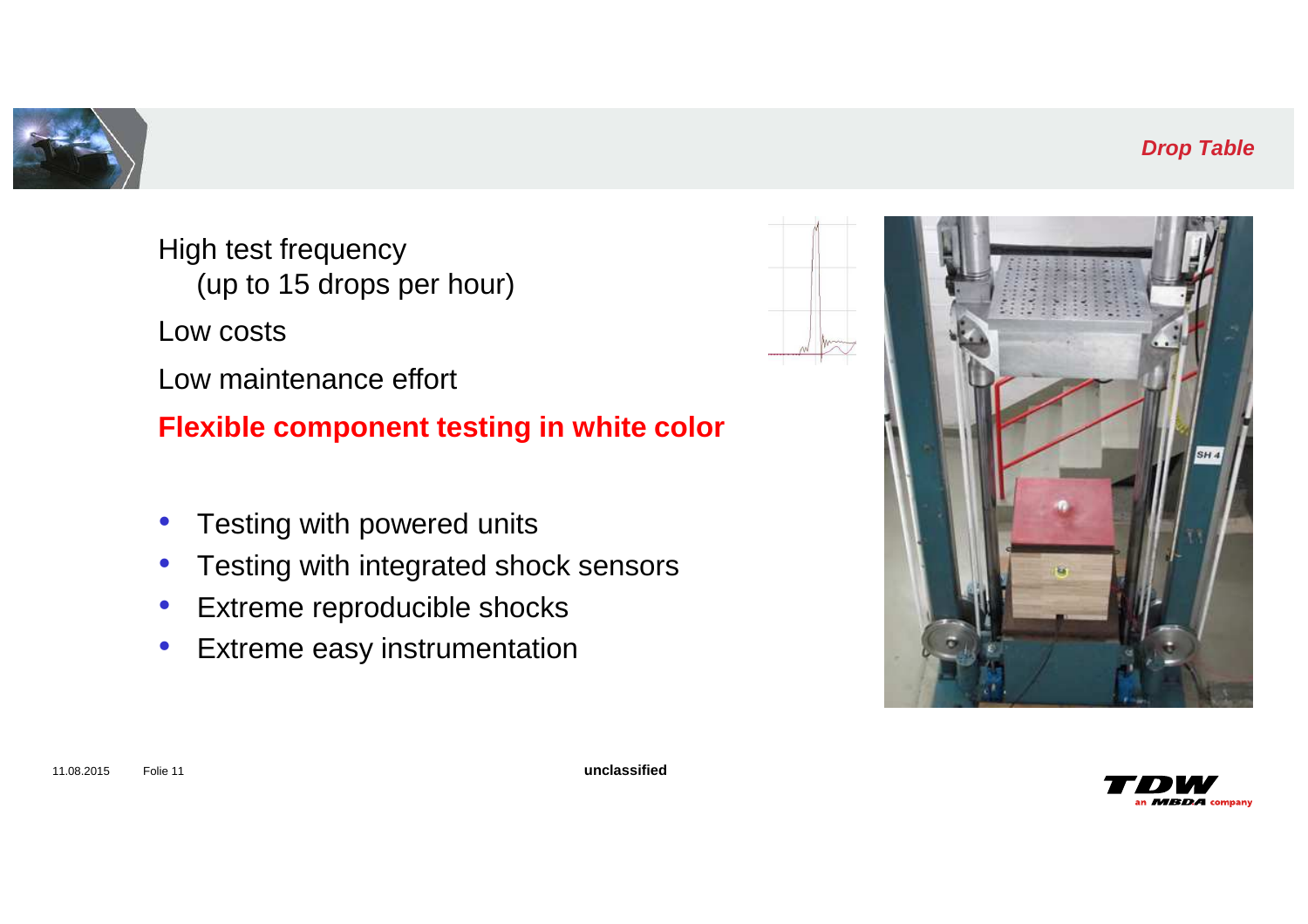



High firing frequency (up to 3 shot per hour)Low costs (gas, working hours)Low maintenance effortHighly variable

### **Flexible component testing in white color**

Increased shock duration.

- $\bullet$ Powered device
- $\bullet$ Velocity measurement at muzzle
- Velocity measurement near target via electric eye $\bullet$
- $\bullet$ High speed video
- •Integrated sensors

11.08.2015 Folie 12



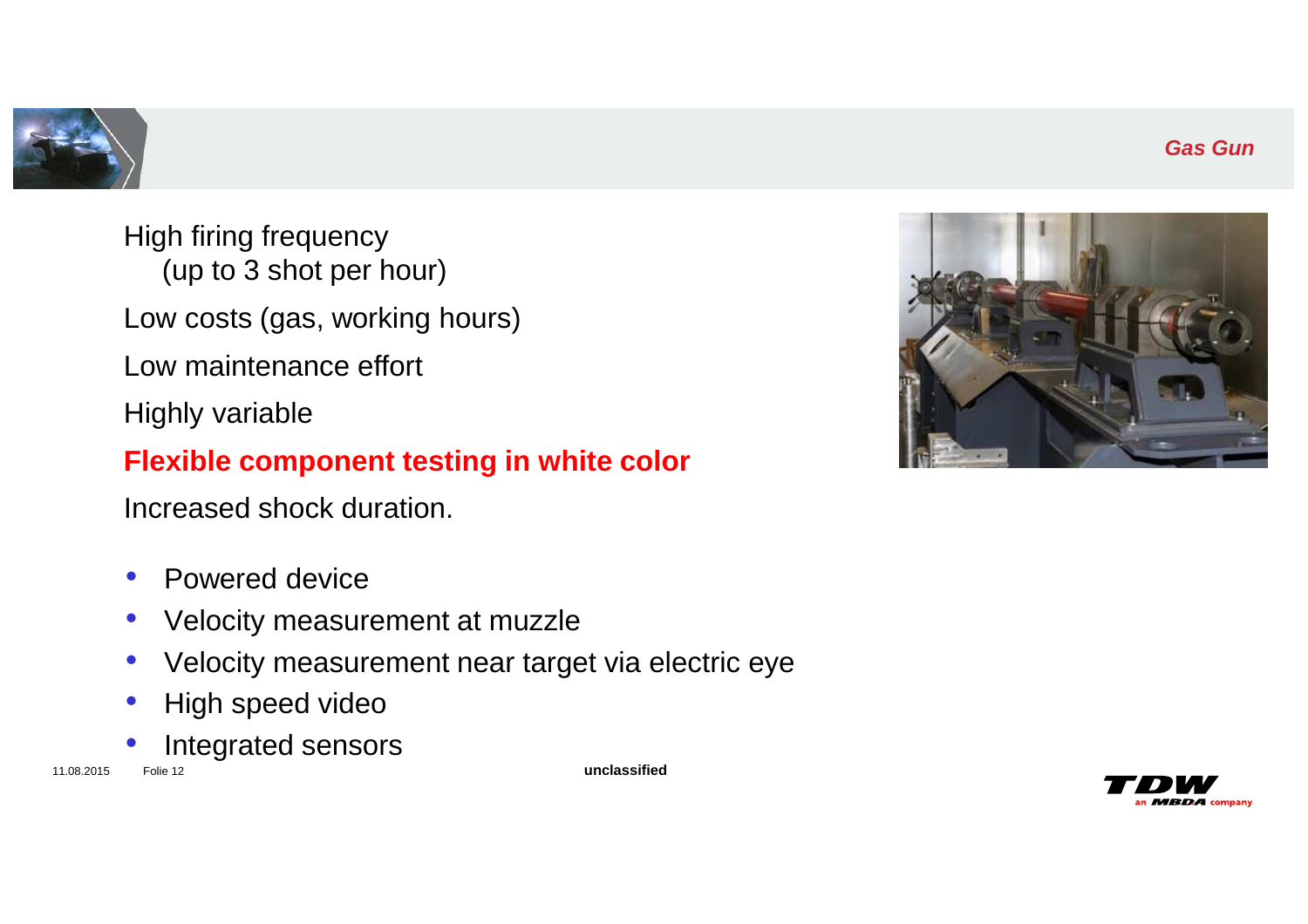

Low test frequency (up to 3 per week)High costsHigh maintenance effort

Real high-g working environment

**Testing in blue color**



Acceleration distance 160 m Mass of system including sled Transport of high explosive 5kg Target dimension

 $\boldsymbol{g}$  (up to 190 kg)  $4x4x4m$ End diagnostic High speed video and/or flash x-ray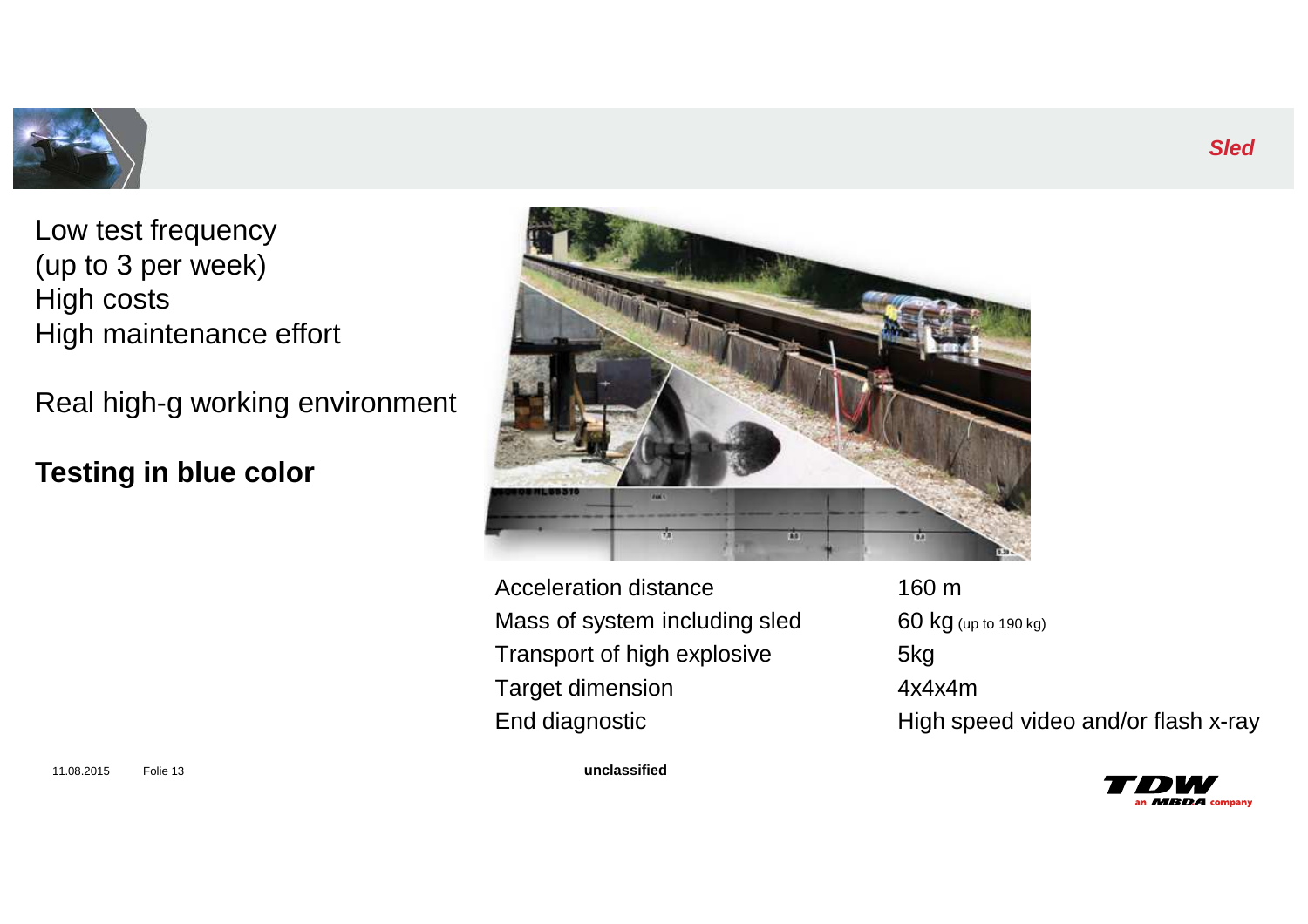

- 1) TDW's legacy in smart hard target fuzing
- 2) ESAD based Hard Target Fuze
- 3) Simulation of Hard Target Fuze Shock Environment
- 4) Component level testing
- 5) Conclusion & Final Hard Target Fuze verification

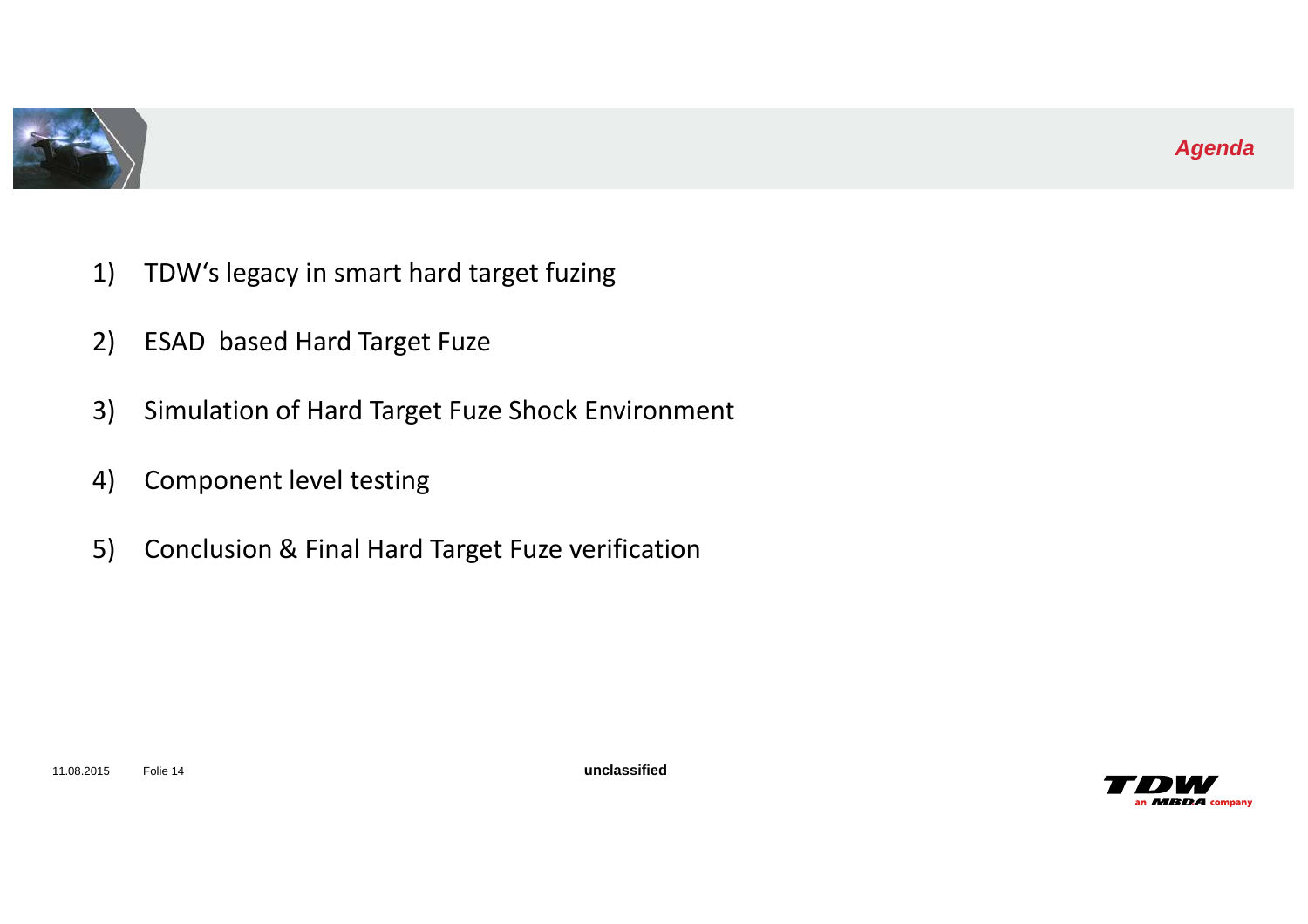





C**omponent level** testing means the focusing on the functionality of the component. (without considering how it works with others).



**(Sub)System level** testing means that you are verifying the Hard Target Fuze against requirement at the top level. (and looking for the harmony with all different components).

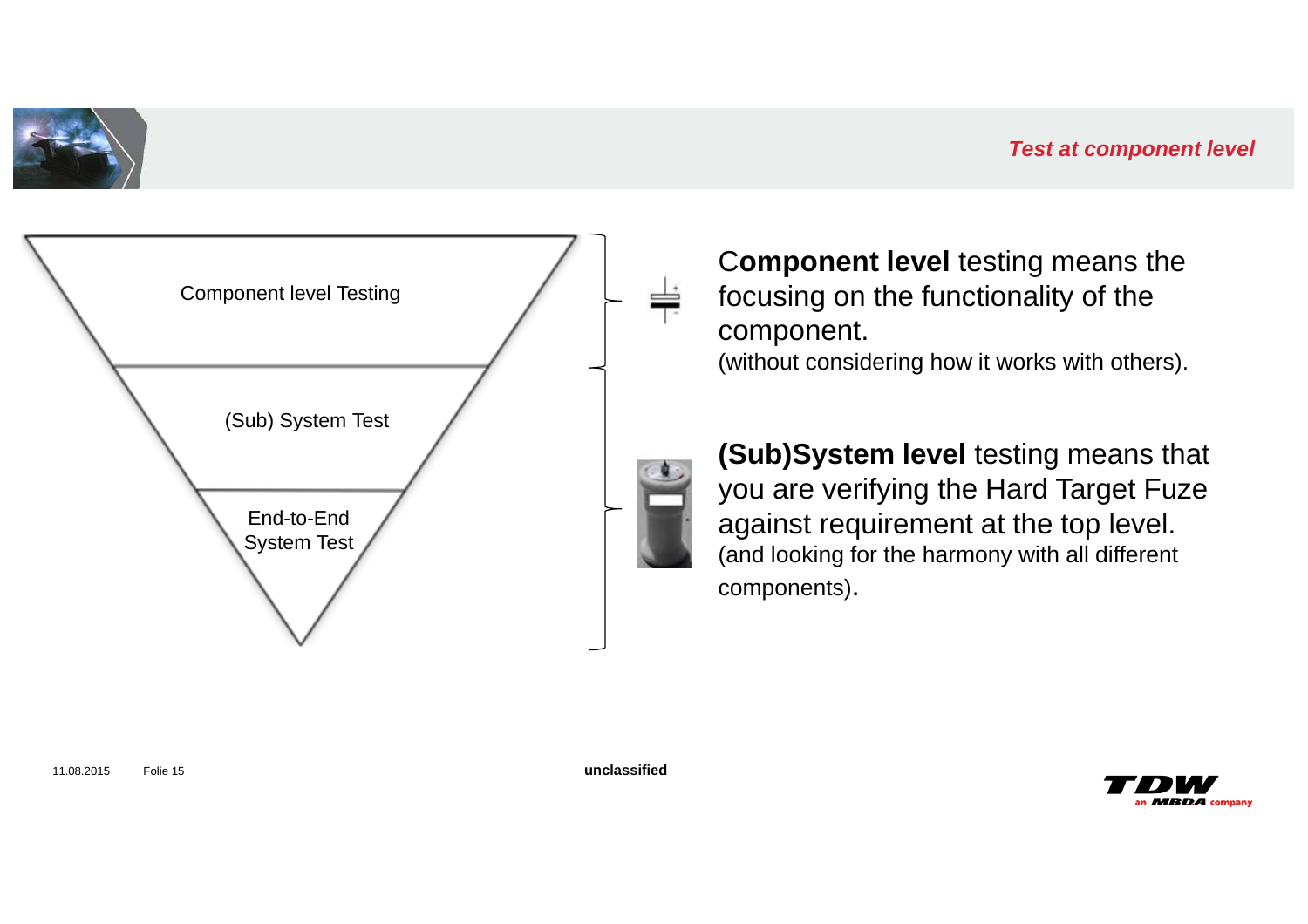





Test Component A (capacitor of technology A)

Test Component B (capacitor of technology B)

### **Test objective:**

- • Determination of shock characteristic and shock limit of the new component when powered (under real condition).
- • Two capacitors (A and B) are charged and shocked.

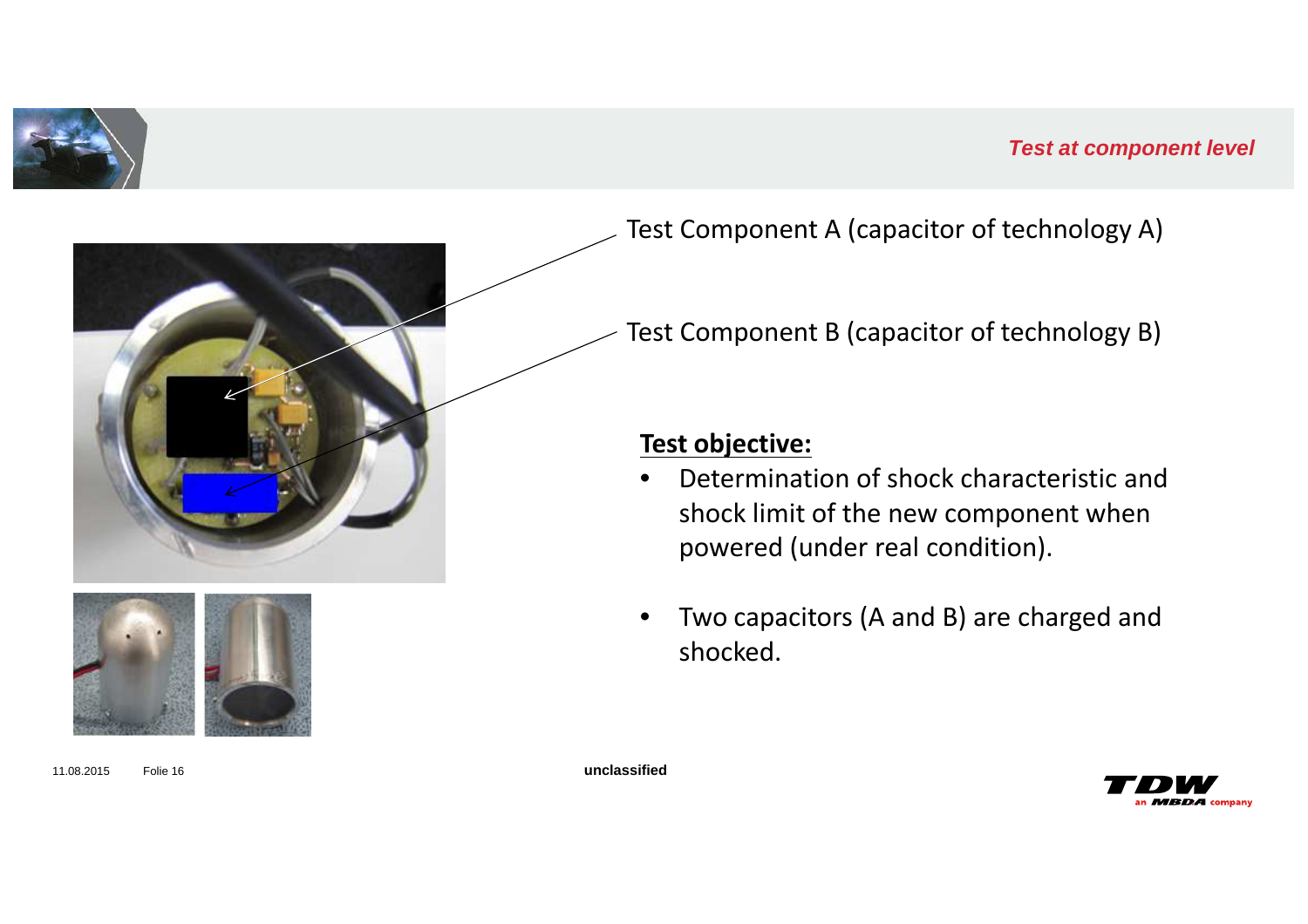

#### **Test at component level**



Components shocked stepwise from 2000g to 18000g.

**Part A** survived each shock. The capacitor was charged prior, during and after the impact.

**Part B** survived the shock till 4000g. By shocks higher than 4000g was the capacitor discharged after the shock. $\rightarrow$  Part B is now classified as<br>"shock sensitive" "shock sensitive".

an  $MBDA$  company

11.08.2015 Folie 17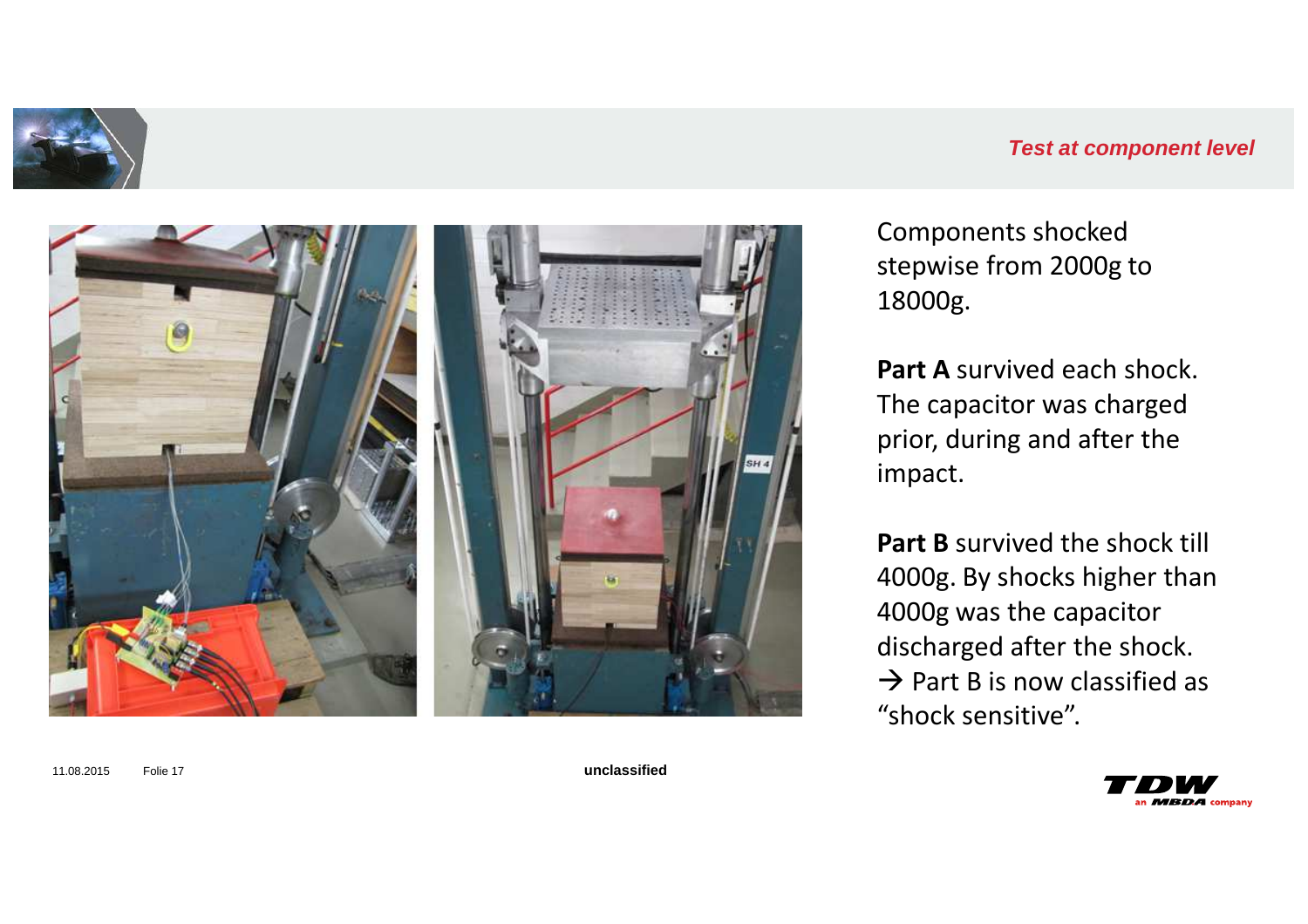

- 1) TDW's legacy in smart hard target fuzing
- 2) ESAD based Hard Target Fuze
- 3) Simulation of Hard Target Fuze Shock Environment
- 4) Component level testing
- 5) Conclusion & Final Hard Target Fuze verification

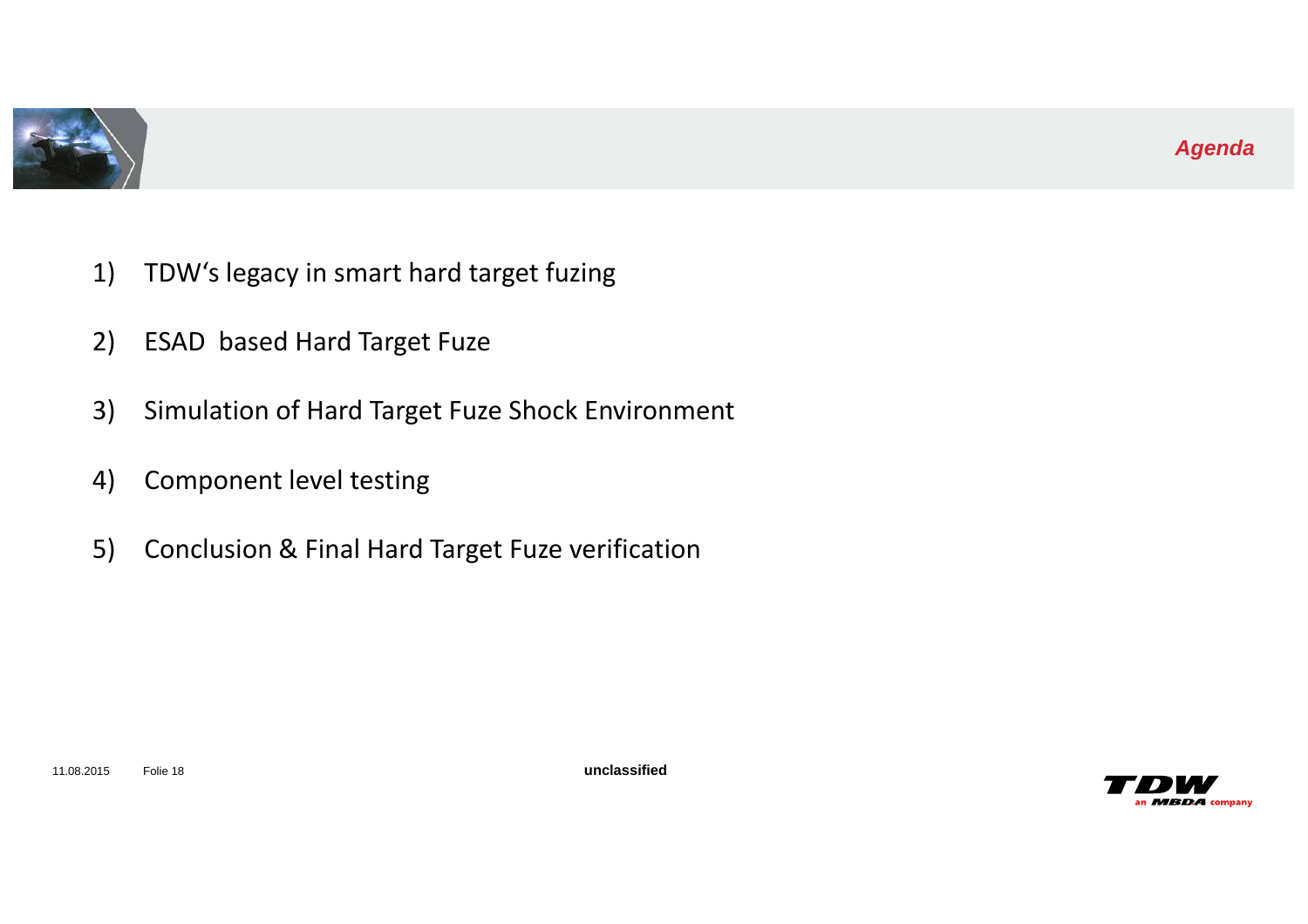#### **Conclusion**









The presentation gives an overview of the basics and techniques testing on component level prior integration these components into the fuze.

- • This approach allows to analyzing the characteristic of a component level performance **without interface restriction** and verifies at the same time that the component survives the shock.
- • In the case of a detected shock limitation the design could be **adapted and considered in simulation models** or the component could be sorted out.
- • This strategy also helps in the context of a **fault localization** and to **shorten the development cycle.**

(deducing of a component observation to a system observation)

•Increase the reliability and durability of the design.